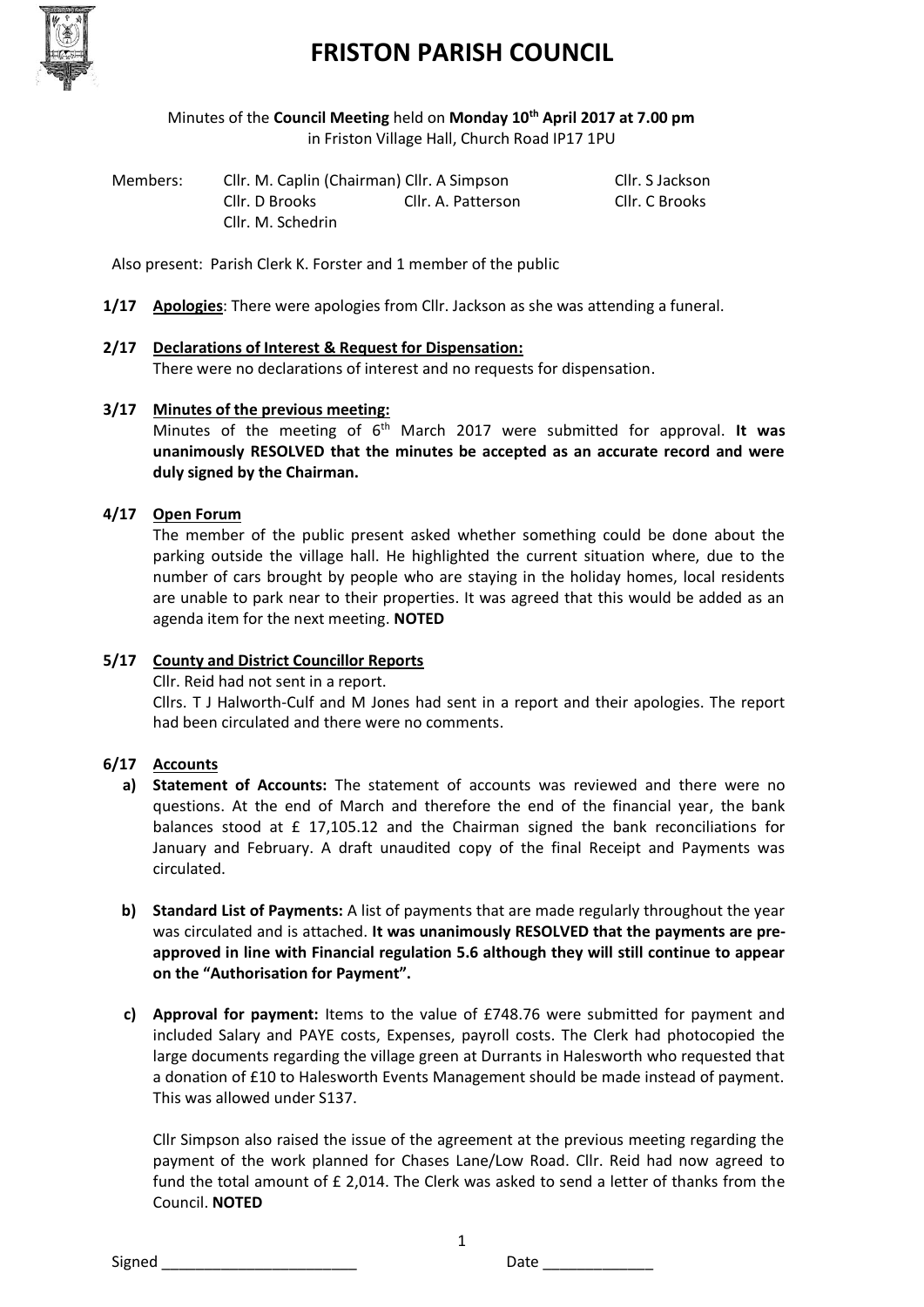

**d) Grants & Donations:** The Grants and Donations policy, previously circulated, was discussed. **It was unanimously RESOLVED that the Grants and Donations policy should be adopted.** A copy will be sent to applicable organisations as required. **NOTED** At this point Cllr. Simpson also raised the possible work that could be done by the rehabilitation service. Although they were unable to help with the original request, they could assist with the maintenance of the burial ground. He pointed out that the people who would be part of the working party have committed minor offences such as non payment of fines or similar and would not have received custodial sentences. He will discuss further with the church wardens.

#### **7/17 Siting of the new Benches**

One bench will be sited on the northerly path towards Knodishall (on the way to Highhouse Farm).

Cllr. Simpson reported that Council wished to site another bench to the side of the footpath on the other footpath Knodishall, howeever the tenant does not wish to permit that. As a consequence, it was agreed that this bench would be sited on the Village Green opposite the Jubilee Bus Stop on the Village Green.

#### **8/17 Village Green**

The draft lease and associated papers, with comments from the solicitors had been received and circulated. There is still concern that the lease is only for 7 years however Council recognised that there is no other option.

Cllr. D Brooks requested clarification on item 10.6 (c) insofar as the definition of "unreasonable" regarding the installation of equipment being mindful of the play and sports equipment. The Clerk is to follow this up with Council's solicitor.

**It was proposed that, if the response from the solicitor is positive then the lease is accepted. Should there be any possible concern with the question above, then this will be brought back to the next meeting. It was RESOLVED by a majority that the proposal is accepted with one abstention.**

#### **9/17 Village Hall**

The village hall transfer is still with the land registry. The Clerk clarified that she had not seen any paperwork.

#### **10/17 Vacancies for Parish Councillors**

There have been no applications

#### **11/17 Review of Annual Parish Meeting**

The general opinion of both Councillor and reflected by comments received from members of the public was that the meeting went well and that the Speaker R. Scott from Savilles was excellent and informative. It was agreed that all the details of the speakers should be agreed by Council prior to the next Parish meeting.

#### **12/17 Update on the School**

Cllr. C Brooks gave an update on Coldfair Green School, a copy of which is attached.

#### **13/17 Use of Drones in the Village**

Cllr. D Brooks reported that it had been brought to his attention by local residents that there had been a problem with people flying drones over the village green and local properties, contrary to the Drone Code put out by the CAA. Cllr. Brooks is to write an article for the newsletter and all members of the public are encouraged to phone 101 immediately, should they see a drone being flown irresponsibly or contrary to the code.

2

Signed \_\_\_\_\_\_\_\_\_\_\_\_\_\_\_\_\_\_\_\_\_\_\_ Date \_\_\_\_\_\_\_\_\_\_\_\_\_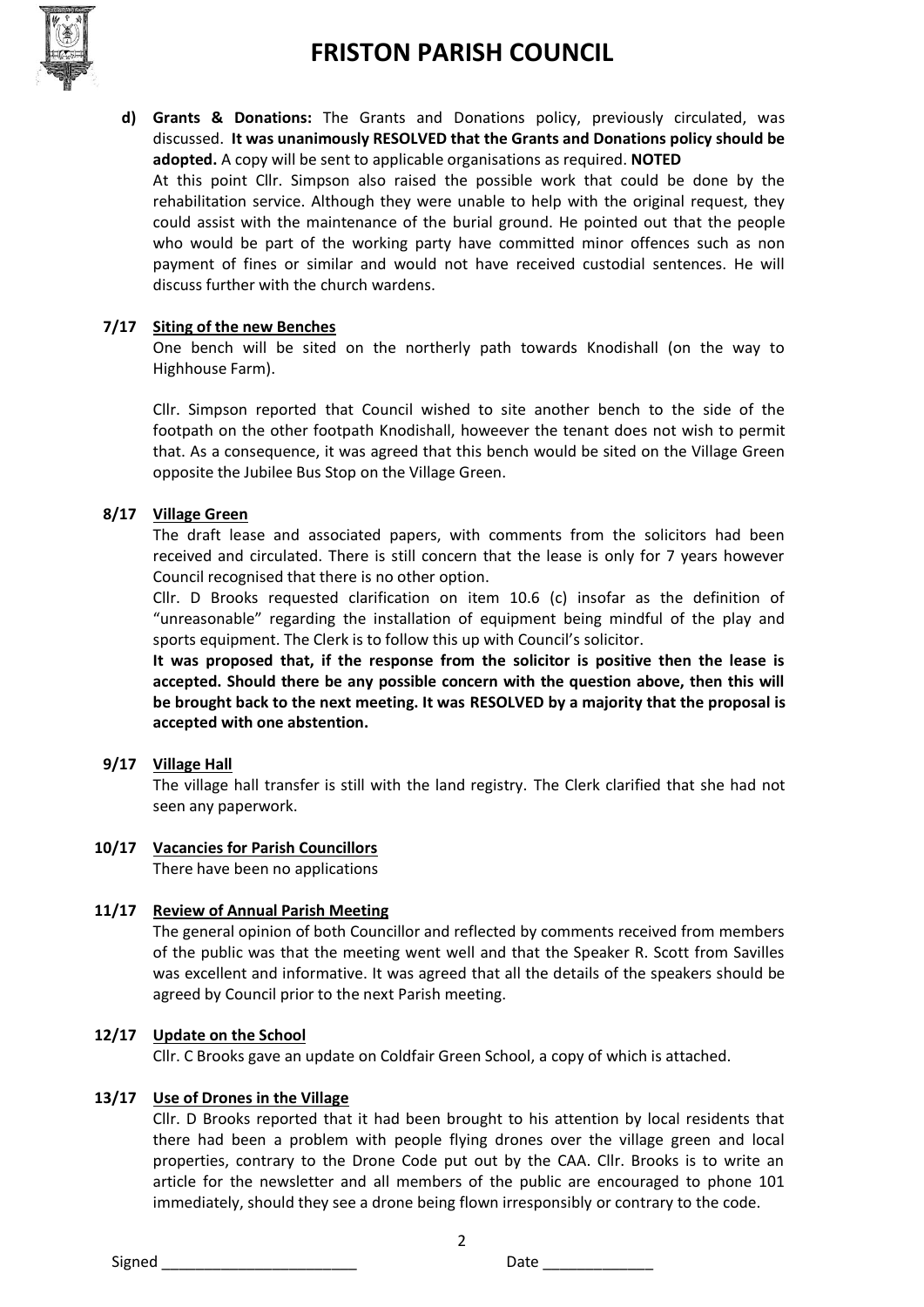

#### **14/17 AOB**

- **a)** Cllr. Simpson requested permission to strim at the end of Mill Lane which was granted.
- **b)** Cllr. Simpson has discussed concerns regarding white lines on the Meadows with the resident and the County Council.
- **c)** Cllr. Simpson believes that speeding is increasing despite the VAS system. The clerk was asked to write to the Police Commissioner as it is felt this is partly due to the lack of policing in the area. CLlr. D Brooks is to investigate the cost of the upgrade of the VAS for the next meeting. **NOTED**
- **d)** There is a large pot hole in Church Road near the ford, which has been reported but no action has been taken.
- **e)** The letter sent by the Clerk to Highways from Cllr. D Brooks on behalf of the council, regarding the speed reduction request has not yet received a reply. The Clerk was requested to follow up. **NOTED**
- **f)** The Clerk requested that items for the newsletter be sent to her by end of April.
- **g)** 2 planning applications had been received since the agenda for this meeting was issued. If Council wished to discuss then they should call an extra-ordinary meeting. CLlr. Patterson to advise.
- **h)** The Chairman requested that there should be more consideration of the items on the agenda prior to the meeting so that the debate is more informed and conclusive. He asked for members to think about this and perhaps propose new debating rules for the next meeting.

#### **The meeting closed at 8.54**

#### **The next meeting will follow on from the AGM on Monday 22nd May 2017 in Friston Village Hall**

**Karen Forster Clerk to Friston Parish Council,**  Orchard House, Chediston Road, Wissett, Halesworth, IP19 0NF

Signed \_\_\_\_\_\_\_\_\_\_\_\_\_\_\_\_\_\_\_\_\_\_\_ Date \_\_\_\_\_\_\_\_\_\_\_\_\_

3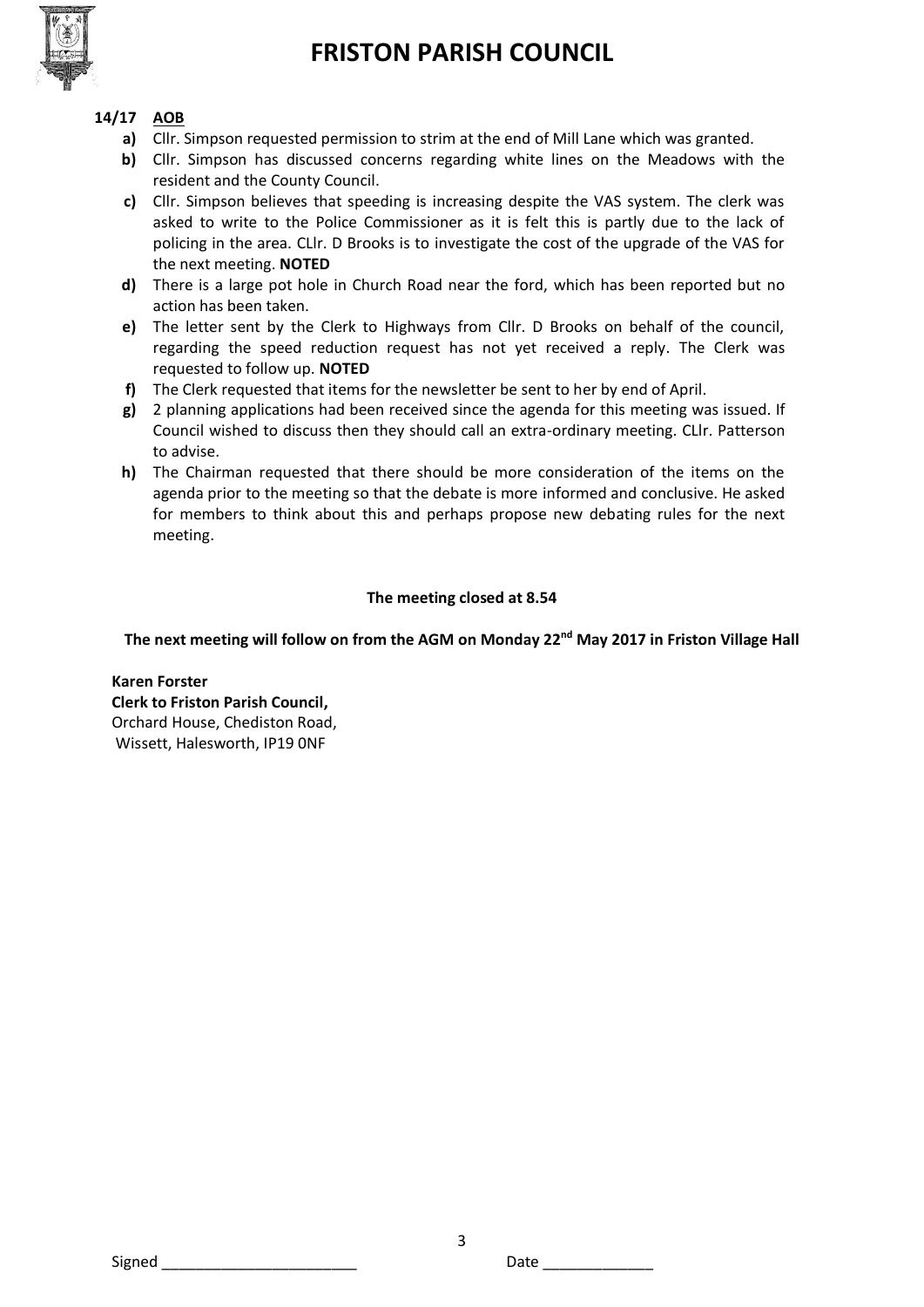

# **Regular Payments throughout the year.**

Under Financial Regulation 5.6 regular payments as a result of a continuing contract can be authorised prior to final approval at a meeting. They will still be visible at a meeting on the Payments for approval sheet but may have already been paid.

For **Friston Parish Council** the following are submitted to be included as Regular Payments:

- 1. K Forster Salary
- 2. HMRC in respect of K Forster Salary
- 3. Payments to Grassroots for maintenance of the Green in accordance with the schedule agreed.

VILLAGE GREEN GRASS CUTTING 2017

- Beginning of April harrow & cut
- Cut before Car Boot Sale on 1st. May
- **Cut before Open Gardens on 18th. June**
- May need cut for Classics on the Green on 6th. July if weather has been wet
- To confirm a summer cut if required
- Final cut early November ready for winter
- 4. Membership of CAS
- 5. Registration with Data Protection Agency

All other items will be approved at a meeting prior to payment (except for general stationery and similar supplies).

Signed \_\_\_\_\_\_\_\_\_\_\_\_\_\_\_\_\_\_\_\_\_\_\_ Date \_\_\_\_\_\_\_\_\_\_\_\_\_

4